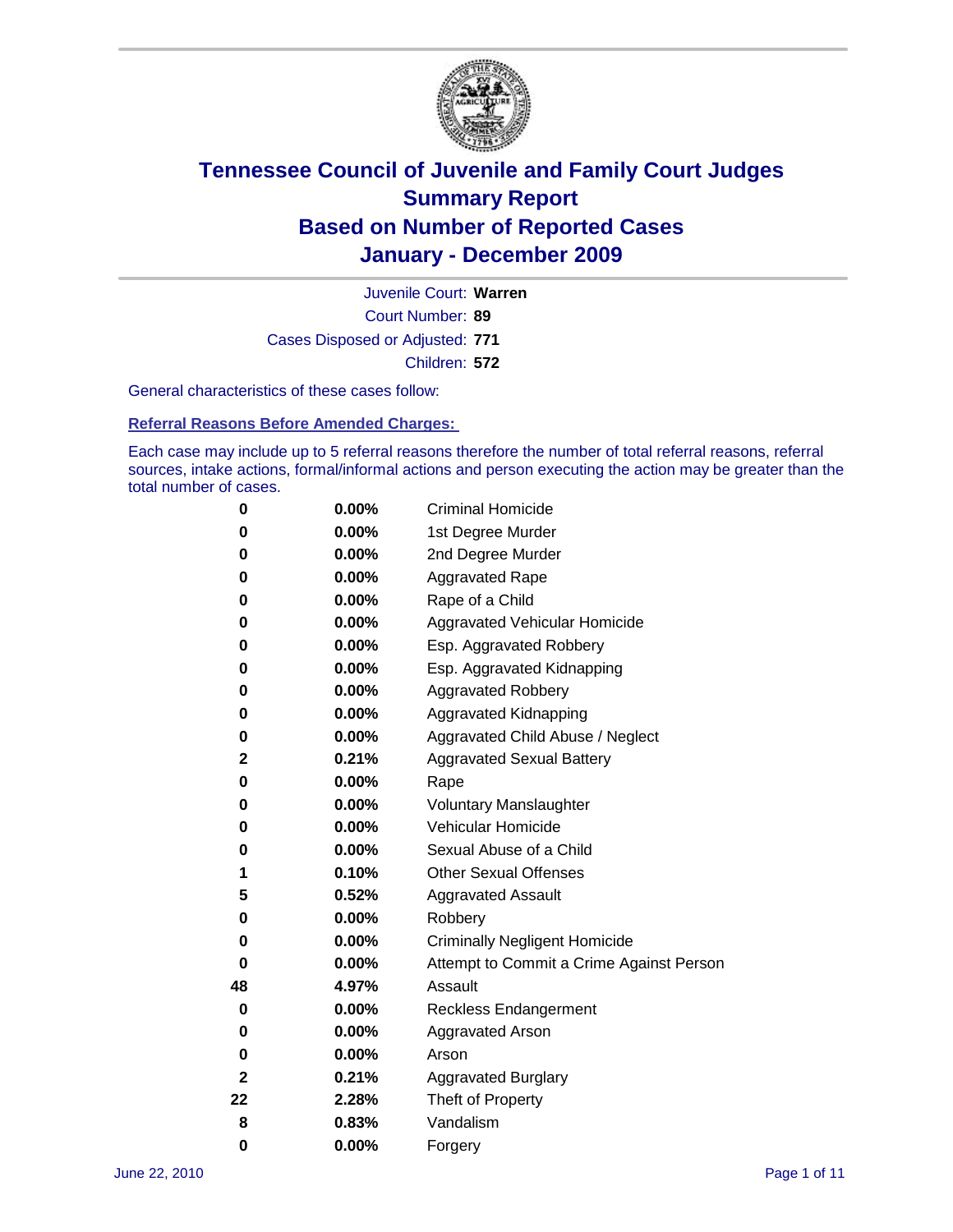

Court Number: **89** Juvenile Court: **Warren** Cases Disposed or Adjusted: **771** Children: **572**

#### **Referral Reasons Before Amended Charges:**

Each case may include up to 5 referral reasons therefore the number of total referral reasons, referral sources, intake actions, formal/informal actions and person executing the action may be greater than the total number of cases.

| $\pmb{0}$    | 0.00%    | <b>Worthless Checks</b>                                     |
|--------------|----------|-------------------------------------------------------------|
| 0            | 0.00%    | Illegal Possession / Fraudulent Use of Credit / Debit Cards |
| 2            | 0.21%    | <b>Burglary</b>                                             |
| $\bf{0}$     | $0.00\%$ | Unauthorized Use of a Vehicle                               |
| 0            | $0.00\%$ | <b>Cruelty to Animals</b>                                   |
| 1            | 0.10%    | Sale of Controlled Substances                               |
| 9            | 0.93%    | <b>Other Drug Offenses</b>                                  |
| 24           | 2.49%    | Possession of Controlled Substances                         |
| 0            | $0.00\%$ | <b>Criminal Attempt</b>                                     |
| 0            | 0.00%    | Carrying Weapons on School Property                         |
| $\mathbf 2$  | 0.21%    | Unlawful Carrying / Possession of a Weapon                  |
| 1            | 0.10%    | <b>Evading Arrest</b>                                       |
| 1            | 0.10%    | Escape                                                      |
| 1            | 0.10%    | Driving Under Influence (DUI)                               |
| 17           | 1.76%    | Possession / Consumption of Alcohol                         |
| 4            | 0.41%    | Resisting Stop, Frisk, Halt, Arrest or Search               |
| 0            | $0.00\%$ | <b>Aggravated Criminal Trespass</b>                         |
| 3            | 0.31%    | Harassment                                                  |
| $\mathbf 2$  | 0.21%    | Failure to Appear                                           |
| 0            | $0.00\%$ | Filing a False Police Report                                |
| $\mathbf{2}$ | 0.21%    | Criminal Impersonation                                      |
| 18           | 1.87%    | <b>Disorderly Conduct</b>                                   |
| $\mathbf{2}$ | 0.21%    | <b>Criminal Trespass</b>                                    |
| 1            | 0.10%    | Public Intoxication                                         |
| 0            | 0.00%    | Gambling                                                    |
| 321          | 33.26%   | <b>Traffic</b>                                              |
| $\mathbf{2}$ | 0.21%    | Local Ordinances                                            |
| $\pmb{0}$    | 0.00%    | Violation of Wildlife Regulations                           |
| 7            | 0.73%    | Contempt of Court                                           |
| 62           | 6.42%    | Violation of Probation                                      |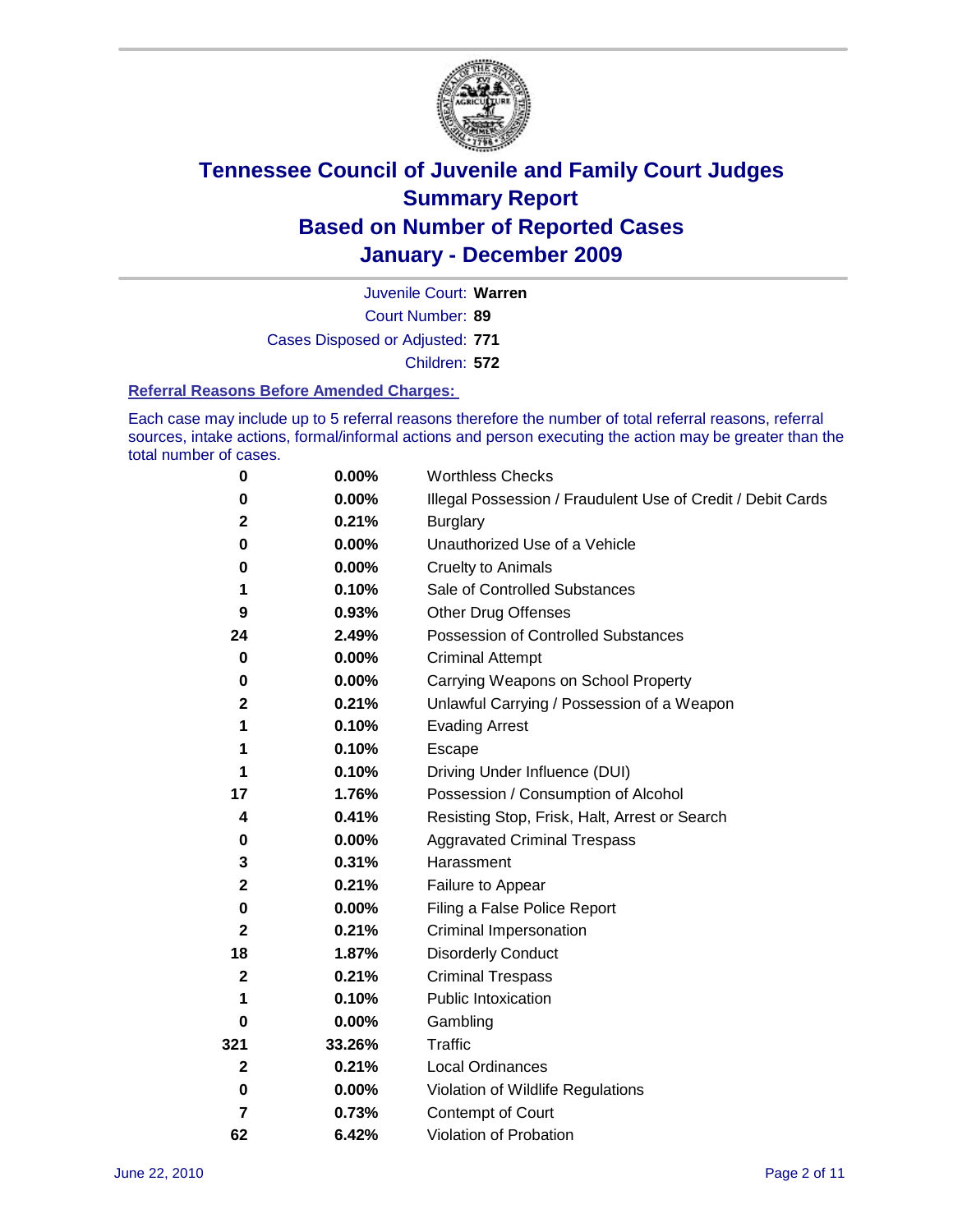

Court Number: **89** Juvenile Court: **Warren** Cases Disposed or Adjusted: **771** Children: **572**

#### **Referral Reasons Before Amended Charges:**

Each case may include up to 5 referral reasons therefore the number of total referral reasons, referral sources, intake actions, formal/informal actions and person executing the action may be greater than the total number of cases.

| 965            | 100.00%  | <b>Total Referrals</b>                 |
|----------------|----------|----------------------------------------|
| 1              | 0.10%    | Other                                  |
| 0              | 0.00%    | <b>Consent to Marry</b>                |
| 0              | $0.00\%$ | <b>Request for Medical Treatment</b>   |
| 0              | $0.00\%$ | <b>Child Support</b>                   |
| 0              | $0.00\%$ | Paternity / Legitimation               |
| 0              | 0.00%    | Visitation                             |
| 0              | $0.00\%$ | Custody                                |
| 0              | $0.00\%$ | <b>Foster Care Review</b>              |
| 0              | $0.00\%$ | <b>Administrative Review</b>           |
| 50             | 5.18%    | <b>Judicial Review</b>                 |
| 0              | 0.00%    | Violation of Informal Adjustment       |
| 0              | $0.00\%$ | <b>Violation of Pretrial Diversion</b> |
| 0              | $0.00\%$ | <b>Termination of Parental Rights</b>  |
| 0              | 0.00%    | Dependency / Neglect                   |
| 0              | $0.00\%$ | <b>Physically Abused Child</b>         |
| 0              | 0.00%    | <b>Sexually Abused Child</b>           |
| 27             | 2.80%    | Violation of Curfew                    |
| $\overline{7}$ | 0.73%    | Violation of a Valid Court Order       |
| 24             | 2.49%    | Possession of Tobacco Products         |
| $\bf{0}$       | $0.00\%$ | Out-of-State Runaway                   |
| 10             | 1.04%    | In-State Runaway                       |
| 195            | 20.21%   | Unruly Behavior<br>Truancy             |
| 75             | 7.77%    |                                        |
| 6              | 0.62%    | <b>Violation of Aftercare</b>          |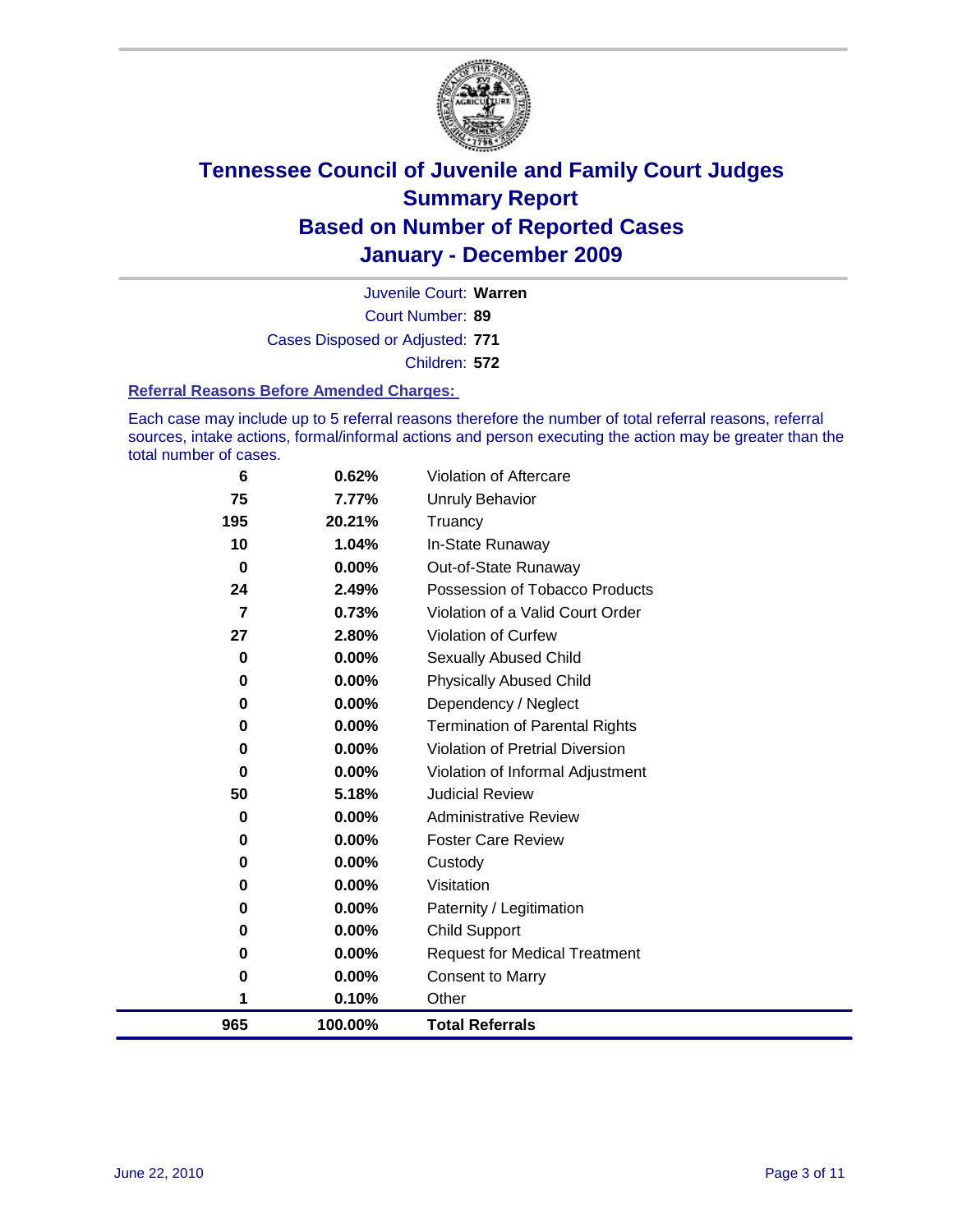

| Juvenile Court: Warren     |                                 |                                   |  |
|----------------------------|---------------------------------|-----------------------------------|--|
| Court Number: 89           |                                 |                                   |  |
|                            | Cases Disposed or Adjusted: 771 |                                   |  |
|                            |                                 | Children: 572                     |  |
| <b>Referral Sources: 1</b> |                                 |                                   |  |
| 511                        | 52.95%                          | <b>Law Enforcement</b>            |  |
| 64                         | 6.63%                           | Parents                           |  |
| 1                          | 0.10%                           | Relatives                         |  |
| 1                          | 0.10%                           | Self                              |  |
| 217                        | 22.49%                          | School                            |  |
| $\bf{0}$                   | 0.00%                           | <b>CSA</b>                        |  |
| 64                         | 6.63%                           | <b>DCS</b>                        |  |
| $\bf{0}$                   | 0.00%                           | <b>Other State Department</b>     |  |
| $\bf{0}$                   | $0.00\%$                        | <b>District Attorney's Office</b> |  |
| 72                         | 7.46%                           | <b>Court Staff</b>                |  |
| 0                          | 0.00%                           | Social Agency                     |  |
| $\mathbf{2}$               | 0.21%                           | <b>Other Court</b>                |  |
| 33                         | 3.42%                           | Victim                            |  |
| $\bf{0}$                   | 0.00%                           | Child & Parent                    |  |
| 0                          | 0.00%                           | Hospital                          |  |
| 0                          | 0.00%                           | Unknown                           |  |
| 0                          | 0.00%                           | Other                             |  |
| 965                        | 100.00%                         | <b>Total Referral Sources</b>     |  |
|                            |                                 |                                   |  |

### **Age of Child at Referral: 2**

| 0   | $0.00\%$ | <b>Unknown</b>     |  |
|-----|----------|--------------------|--|
| 1   | 0.17%    | Ages 19 and Over   |  |
| 192 | 33.57%   | Ages 17 through 18 |  |
| 232 | 40.56%   | Ages 15 through 16 |  |
| 63  | 11.01%   | Ages 13 through 14 |  |
| 27  | 4.72%    | Ages 11 through 12 |  |
| 57  | $9.97\%$ | Ages 10 and Under  |  |
|     |          |                    |  |

<sup>1</sup> If different than number of Referral Reasons (965), verify accuracy of your court's data.

<sup>2</sup> One child could be counted in multiple categories, verify accuracy of your court's data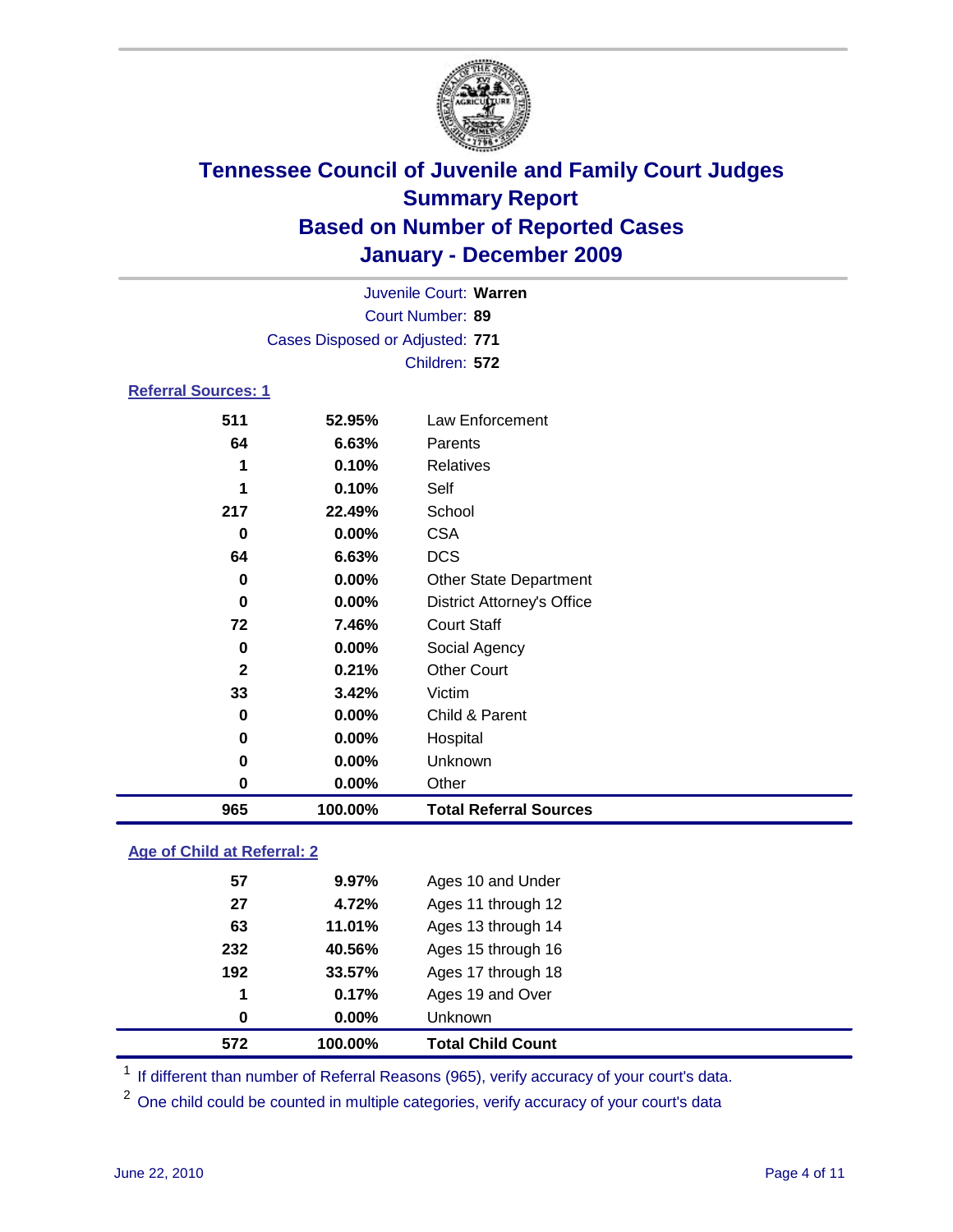

| Juvenile Court: Warren    |                                         |                          |  |  |  |
|---------------------------|-----------------------------------------|--------------------------|--|--|--|
|                           | Court Number: 89                        |                          |  |  |  |
|                           | Cases Disposed or Adjusted: 771         |                          |  |  |  |
|                           |                                         | Children: 572            |  |  |  |
| Sex of Child: 1           |                                         |                          |  |  |  |
| 339                       | 59.27%                                  | Male                     |  |  |  |
| 233                       | 40.73%                                  | Female                   |  |  |  |
| $\bf{0}$                  | 0.00%                                   | Unknown                  |  |  |  |
| 572                       | 100.00%                                 | <b>Total Child Count</b> |  |  |  |
| Race of Child: 1          |                                         |                          |  |  |  |
| 522                       | 91.26%                                  | White                    |  |  |  |
| 22                        | 3.85%                                   | African American         |  |  |  |
| $\overline{\mathbf{2}}$   | 0.35%                                   | Native American          |  |  |  |
| 1                         | 0.17%                                   | Asian                    |  |  |  |
| 24                        | 4.20%                                   | Mixed                    |  |  |  |
| 1                         | 0.17%                                   | Unknown                  |  |  |  |
| 572                       | 100.00%                                 | <b>Total Child Count</b> |  |  |  |
| <b>Hispanic Origin: 1</b> |                                         |                          |  |  |  |
| 66                        | 11.54%                                  | Yes                      |  |  |  |
| 505                       | 88.29%                                  | No                       |  |  |  |
| 1                         | 0.17%                                   | Unknown                  |  |  |  |
| 572                       | 100.00%                                 | <b>Total Child Count</b> |  |  |  |
|                           | <b>School Enrollment of Children: 1</b> |                          |  |  |  |
| 557                       | 97.38%                                  | Yes                      |  |  |  |
| 15                        | 2.62%                                   | No                       |  |  |  |
| $\mathbf 0$               | 0.00%                                   | Unknown                  |  |  |  |
| 572                       | 100.00%                                 | <b>Total Child Count</b> |  |  |  |

One child could be counted in multiple categories, verify accuracy of your court's data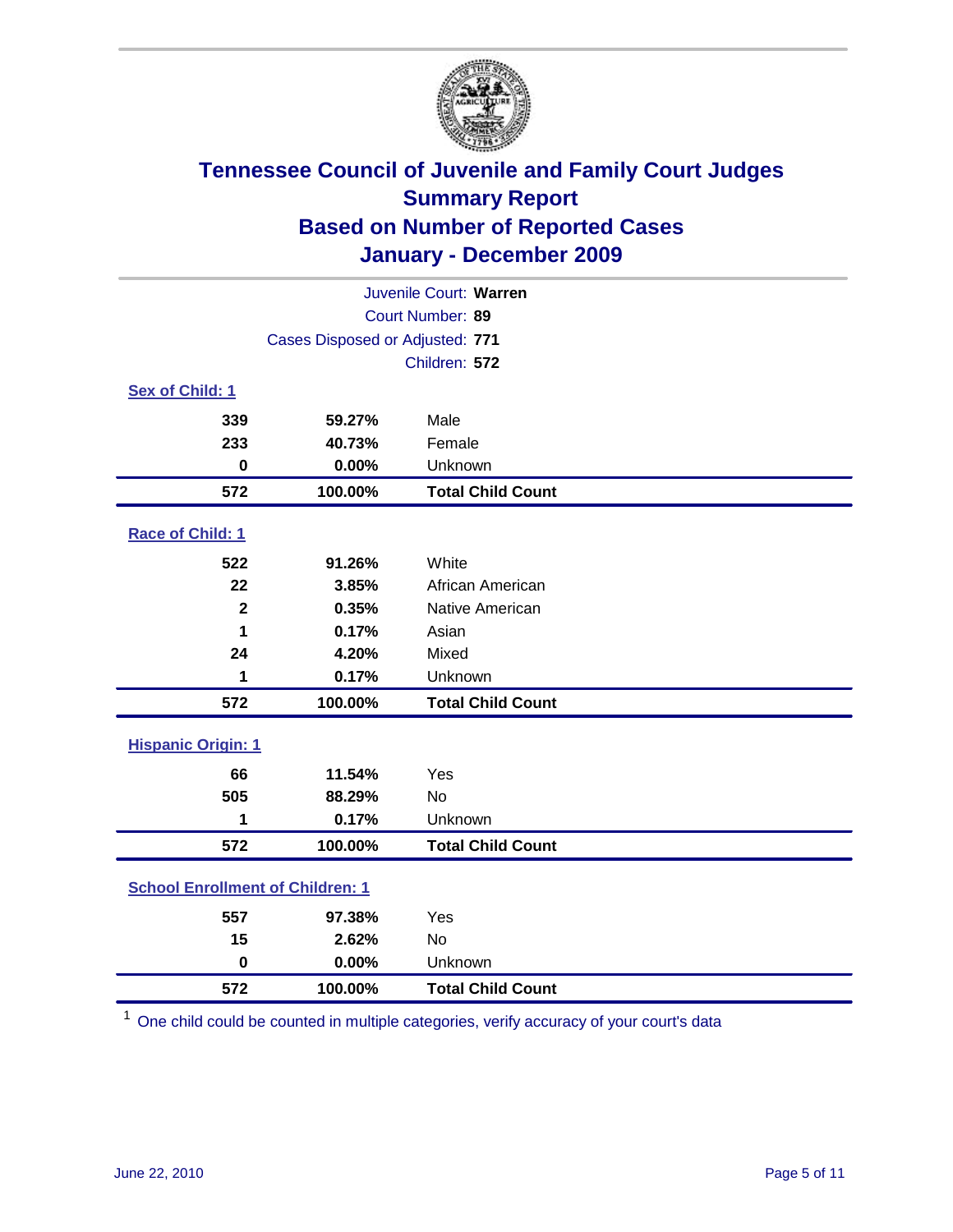

Court Number: **89** Juvenile Court: **Warren** Cases Disposed or Adjusted: **771** Children: **572**

### **Living Arrangement of Child at Time of Referral: 1**

| 572 | 100.00%    | <b>Total Child Count</b>     |
|-----|------------|------------------------------|
|     | 0.70%<br>4 | Other                        |
|     | 0.00%<br>0 | Unknown                      |
|     | 5<br>0.87% | Independent                  |
|     | 0.00%<br>0 | In an Institution            |
|     | 1<br>0.17% | In a Residential Center      |
|     | 2<br>0.35% | In a Group Home              |
|     | 5<br>0.87% | With Foster Family           |
|     | 3<br>0.52% | With Adoptive Parents        |
| 29  | 5.07%      | <b>With Relatives</b>        |
| 48  | 8.39%      | <b>With Father</b>           |
| 289 | 50.52%     | With Mother                  |
|     | 9<br>1.57% | With Mother and Stepfather   |
|     | 5<br>0.87% | With Father and Stepmother   |
| 172 | 30.07%     | With Both Biological Parents |
|     |            |                              |

#### **Type of Detention: 2**

| 771          | 100.00%  | <b>Total Detention Count</b> |
|--------------|----------|------------------------------|
| $\mathbf{2}$ | 0.26%    | Other                        |
| 749          | 97.15%   | Does Not Apply               |
| 0            | $0.00\%$ | <b>Unknown</b>               |
| 0            | 0.00%    | Psychiatric Hospital         |
| 0            | 0.00%    | Jail - No Separation         |
| 0            | $0.00\%$ | Jail - Partial Separation    |
| 0            | 0.00%    | Jail - Complete Separation   |
| 20           | 2.59%    | Juvenile Detention Facility  |
| 0            | $0.00\%$ | Non-Secure Placement         |
|              |          |                              |

<sup>1</sup> One child could be counted in multiple categories, verify accuracy of your court's data

<sup>2</sup> If different than number of Cases (771) verify accuracy of your court's data.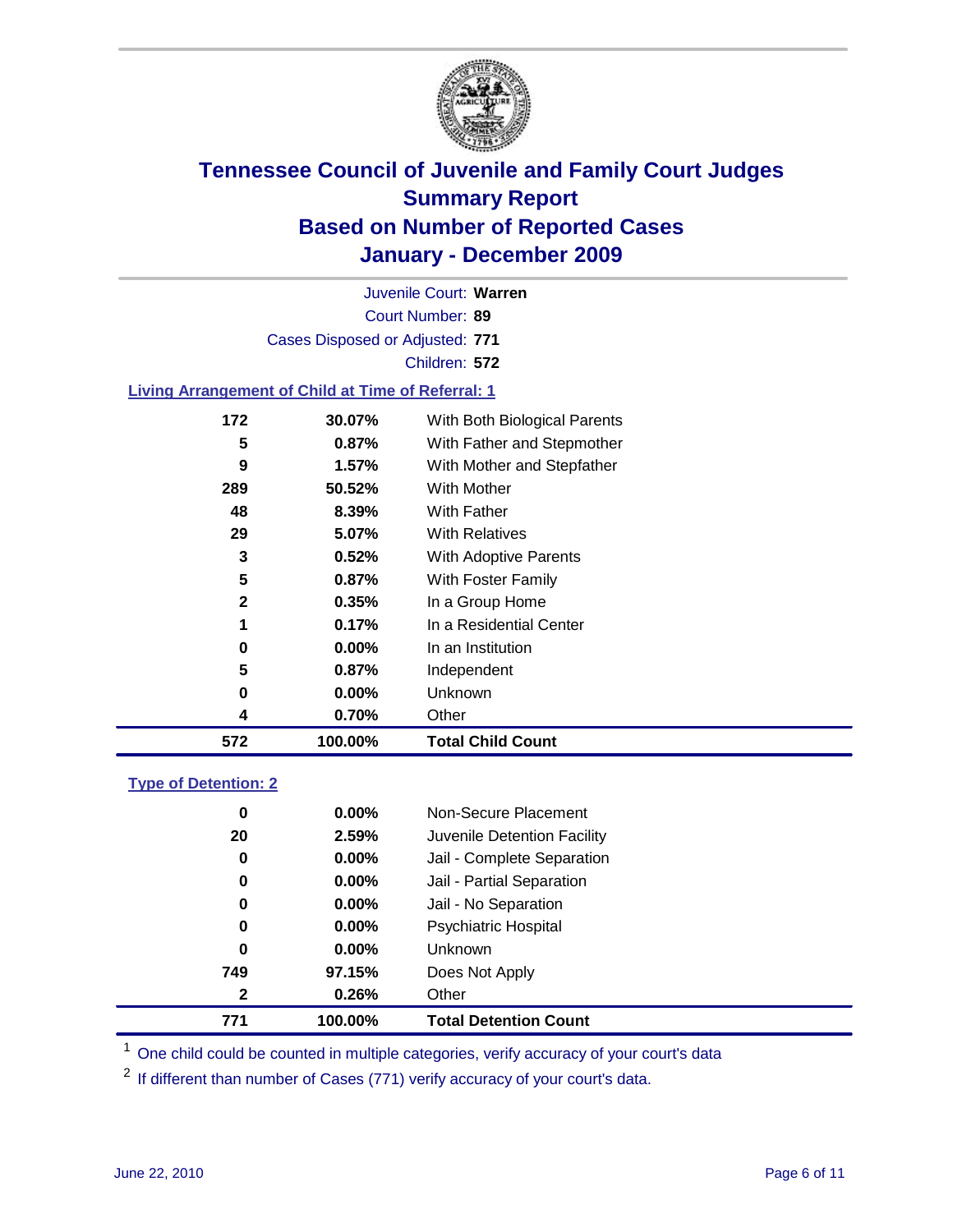

|                                                    | Juvenile Court: Warren          |                                      |  |  |  |
|----------------------------------------------------|---------------------------------|--------------------------------------|--|--|--|
|                                                    | Court Number: 89                |                                      |  |  |  |
|                                                    | Cases Disposed or Adjusted: 771 |                                      |  |  |  |
|                                                    |                                 | Children: 572                        |  |  |  |
| <b>Placement After Secure Detention Hearing: 1</b> |                                 |                                      |  |  |  |
| 16                                                 | 2.08%                           | Returned to Prior Living Arrangement |  |  |  |
| 1                                                  | 0.13%                           | Juvenile Detention Facility          |  |  |  |
| 0                                                  | 0.00%                           | Jail                                 |  |  |  |
| $\mathbf{2}$                                       | 0.26%                           | Shelter / Group Home                 |  |  |  |
| 0                                                  | 0.00%                           | <b>Foster Family Home</b>            |  |  |  |
| 0                                                  | 0.00%                           | Psychiatric Hospital                 |  |  |  |
| $\bf{0}$                                           | 0.00%                           | Unknown                              |  |  |  |
| 750                                                | 97.28%                          | Does Not Apply                       |  |  |  |
| 2                                                  | 0.26%                           | Other                                |  |  |  |
| 771                                                | 100.00%                         | <b>Total Placement Count</b>         |  |  |  |
| <b>Intake Actions: 2</b>                           |                                 |                                      |  |  |  |
| 471                                                | 48.81%                          | <b>Petition Filed</b>                |  |  |  |
| 0                                                  | 0.00%                           | <b>Motion Filed</b>                  |  |  |  |
| 324                                                | 33.58%                          | <b>Citation Processed</b>            |  |  |  |
| 0                                                  | 0.00%                           | Notification of Paternity Processed  |  |  |  |
| 40                                                 | 4.15%                           | Scheduling of Judicial Review        |  |  |  |
| 0                                                  | 0.00%                           | Scheduling of Administrative Review  |  |  |  |
| 0                                                  | 0.00%                           | Scheduling of Foster Care Review     |  |  |  |
| 0                                                  | 0.00%                           | Unknown                              |  |  |  |
|                                                    | 0.10%                           | Does Not Apply                       |  |  |  |
| 129                                                | 13.37%                          | Other                                |  |  |  |
|                                                    |                                 |                                      |  |  |  |

<sup>1</sup> If different than number of Cases (771) verify accuracy of your court's data.

<sup>2</sup> If different than number of Referral Reasons (965), verify accuracy of your court's data.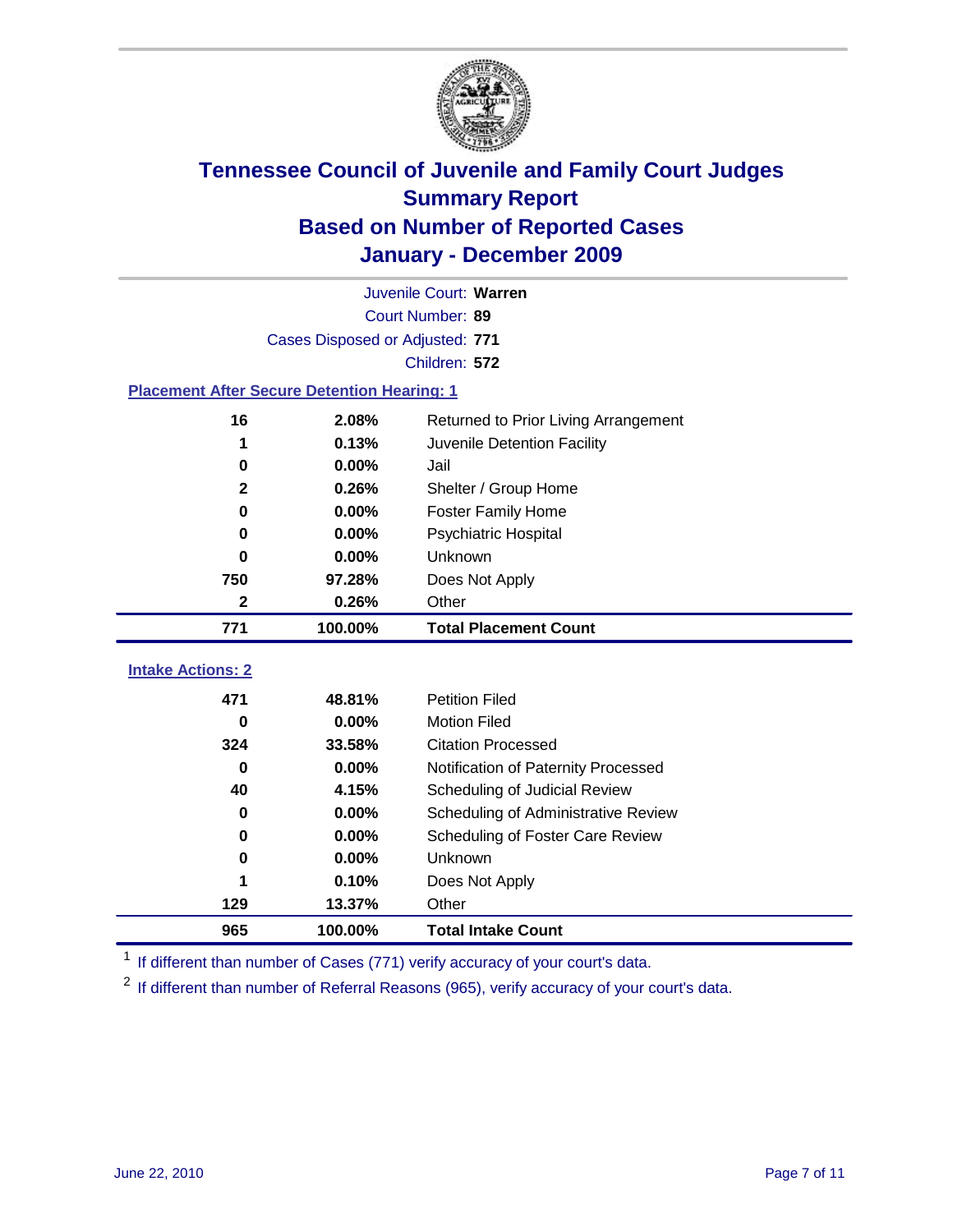

Court Number: **89** Juvenile Court: **Warren** Cases Disposed or Adjusted: **771** Children: **572**

### **Last Grade Completed by Child: 1**

| $\bf{0}$                                | 0.00%   | Too Young for School         |  |
|-----------------------------------------|---------|------------------------------|--|
| 4                                       | 0.70%   | Preschool                    |  |
| 8                                       | 1.40%   | Kindergarten                 |  |
| 10                                      | 1.75%   | 1st Grade                    |  |
| $\overline{7}$                          | 1.22%   | 2nd Grade                    |  |
| 10                                      | 1.75%   | 3rd Grade                    |  |
| 10                                      | 1.75%   | 4th Grade                    |  |
| 13                                      | 2.27%   | 5th Grade                    |  |
| 21                                      | 3.67%   | 6th Grade                    |  |
| 20                                      | 3.50%   | 7th Grade                    |  |
| 64                                      | 11.19%  | 8th Grade                    |  |
| 96                                      | 16.78%  | 9th Grade                    |  |
| 165                                     | 28.85%  | 10th Grade                   |  |
| 116                                     | 20.28%  | 11th Grade                   |  |
| 5                                       | 0.87%   | 12th Grade                   |  |
| 0                                       | 0.00%   | Non-Graded Special Ed        |  |
| $\mathbf{2}$                            | 0.35%   | <b>GED</b>                   |  |
| $\bf{0}$                                | 0.00%   | Graduated                    |  |
| 14                                      | 2.45%   | <b>Never Attended School</b> |  |
| $\overline{7}$                          | 1.22%   | Unknown                      |  |
| $\pmb{0}$                               | 0.00%   | Other                        |  |
| 572                                     | 100.00% | <b>Total Child Count</b>     |  |
| <b>Enrolled in Special Education: 1</b> |         |                              |  |

| 572  | 100.00% | <b>Total Child Count</b> |  |
|------|---------|--------------------------|--|
| 9    | 1.57%   | <b>Unknown</b>           |  |
| 518  | 90.56%  | No                       |  |
| 45   | 7.87%   | Yes                      |  |
| FIII |         |                          |  |

One child could be counted in multiple categories, verify accuracy of your court's data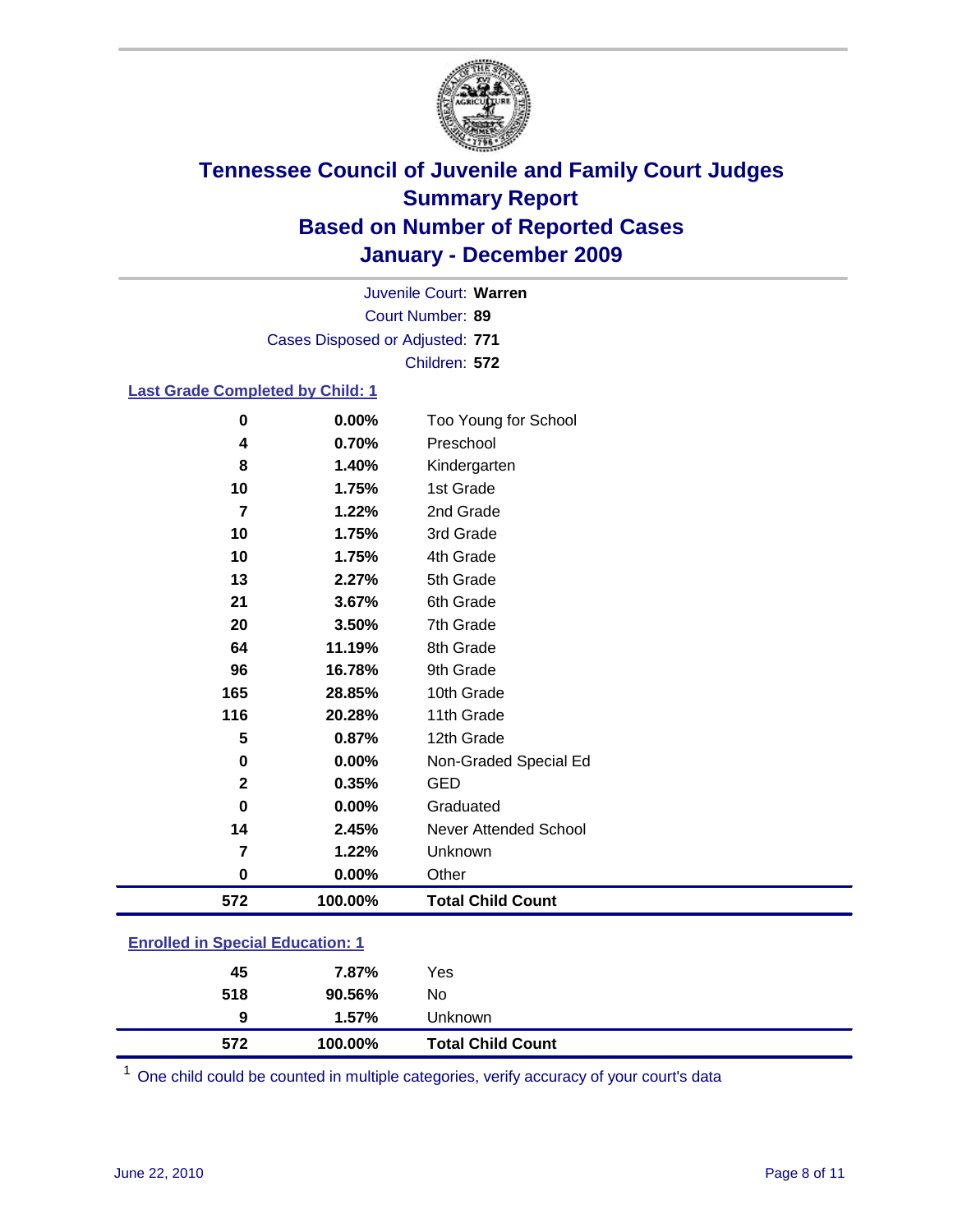

|                              | Juvenile Court: Warren          |                           |  |  |
|------------------------------|---------------------------------|---------------------------|--|--|
|                              | Court Number: 89                |                           |  |  |
|                              | Cases Disposed or Adjusted: 771 |                           |  |  |
|                              | Children: 572                   |                           |  |  |
| <b>Action Executed By: 1</b> |                                 |                           |  |  |
| 753                          | 78.03%                          | Judge                     |  |  |
| 0                            | $0.00\%$                        | Referee                   |  |  |
| 212                          | 21.97%                          | <b>YSO</b>                |  |  |
| 0                            | $0.00\%$                        | Other                     |  |  |
| 0                            | $0.00\%$                        | Unknown                   |  |  |
| 965                          | 100.00%                         | <b>Total Action Count</b> |  |  |

### **Formal / Informal Actions: 1**

| 65       | 6.74%    | Dismissed                                        |
|----------|----------|--------------------------------------------------|
| 0        | $0.00\%$ | Retired / Nolle Prosequi                         |
| 238      | 24.66%   | <b>Complaint Substantiated Delinquent</b>        |
| 404      | 41.87%   | <b>Complaint Substantiated Status Offender</b>   |
| 0        | $0.00\%$ | <b>Complaint Substantiated Dependent/Neglect</b> |
| 0        | 0.00%    | <b>Complaint Substantiated Abused</b>            |
| $\bf{0}$ | $0.00\%$ | <b>Complaint Substantiated Mentally III</b>      |
| 212      | 21.97%   | Informal Adjustment                              |
| 0        | $0.00\%$ | <b>Pretrial Diversion</b>                        |
| 0        | $0.00\%$ | <b>Transfer to Adult Court Hearing</b>           |
| 0        | $0.00\%$ | Charges Cleared by Transfer to Adult Court       |
| $\bf{0}$ | $0.00\%$ | Special Proceeding                               |
| 42       | 4.35%    | Review Concluded                                 |
| 4        | 0.41%    | Case Held Open                                   |
| 0        | $0.00\%$ | Other                                            |
| 0        | $0.00\%$ | <b>Unknown</b>                                   |
| 965      | 100.00%  | <b>Total Action Count</b>                        |

<sup>1</sup> If different than number of Referral Reasons (965), verify accuracy of your court's data.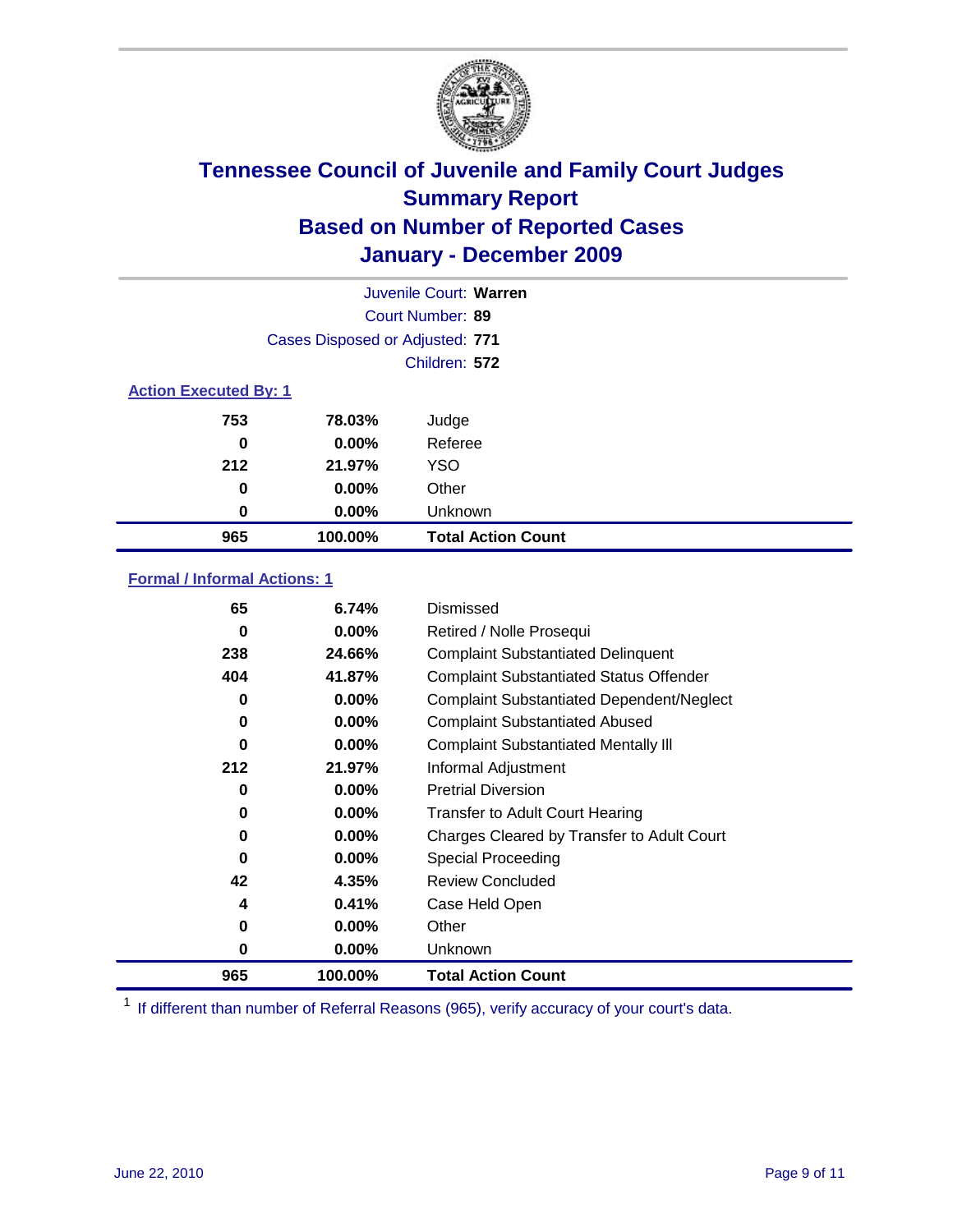

|                       |                                 | Juvenile Court: Warren                                |
|-----------------------|---------------------------------|-------------------------------------------------------|
|                       |                                 | Court Number: 89                                      |
|                       | Cases Disposed or Adjusted: 771 |                                                       |
|                       |                                 | Children: 572                                         |
| <b>Case Outcomes:</b> |                                 | There can be multiple outcomes for one child or case. |
| 62                    | 2.16%                           | <b>Case Dismissed</b>                                 |
| 1                     | 0.03%                           | Case Retired or Nolle Prosequi                        |
| 146                   | 5.10%                           | Warned / Counseled                                    |
| 22                    | 0.77%                           | Held Open For Review                                  |
| 60                    | 2.09%                           | Supervision / Probation to Juvenile Court             |
| 1                     | 0.03%                           | <b>Probation to Parents</b>                           |
| $\mathbf{2}$          | 0.07%                           | Referral to Another Entity for Supervision / Service  |
| 78                    | 2.72%                           | Referred for Mental Health Counseling                 |
| 56                    | 1.96%                           | Referred for Alcohol and Drug Counseling              |
| 6                     | 0.21%                           | <b>Referred to Alternative School</b>                 |
| 1                     | 0.03%                           | Referred to Private Child Agency                      |
| 177                   | 6.18%                           | Referred to Defensive Driving School                  |
| 0                     | 0.00%                           | Referred to Alcohol Safety School                     |
| $\mathbf{2}$          | 0.07%                           | Referred to Juvenile Court Education-Based Program    |
| 159                   | 5.55%                           | Driver's License Held Informally                      |
| 0                     | 0.00%                           | <b>Voluntary Placement with DMHMR</b>                 |
| 0                     | 0.00%                           | <b>Private Mental Health Placement</b>                |
| 0                     | 0.00%                           | <b>Private MR Placement</b>                           |
| 0                     | 0.00%                           | Placement with City/County Agency/Facility            |
| 0                     | 0.00%                           | Placement with Relative / Other Individual            |
| 462                   | 16.13%                          | Fine                                                  |
| 440                   | 15.36%                          | <b>Public Service</b>                                 |
| 17                    | 0.59%                           | Restitution                                           |
| 0                     | 0.00%                           | <b>Runaway Returned</b>                               |
| 42                    | 1.47%                           | No Contact Order                                      |
| 2                     | 0.07%                           | Injunction Other than No Contact Order                |
| 38                    | 1.33%                           | <b>House Arrest</b>                                   |
| 141                   | 4.92%                           | <b>Court Defined Curfew</b>                           |
| 0                     | 0.00%                           | Dismissed from Informal Adjustment                    |
| 0                     | 0.00%                           | <b>Dismissed from Pretrial Diversion</b>              |
| 1                     | 0.03%                           | Released from Probation                               |
| 0                     | 0.00%                           | <b>Transferred to Adult Court</b>                     |
| 0                     | 0.00%                           | <b>DMHMR Involuntary Commitment</b>                   |